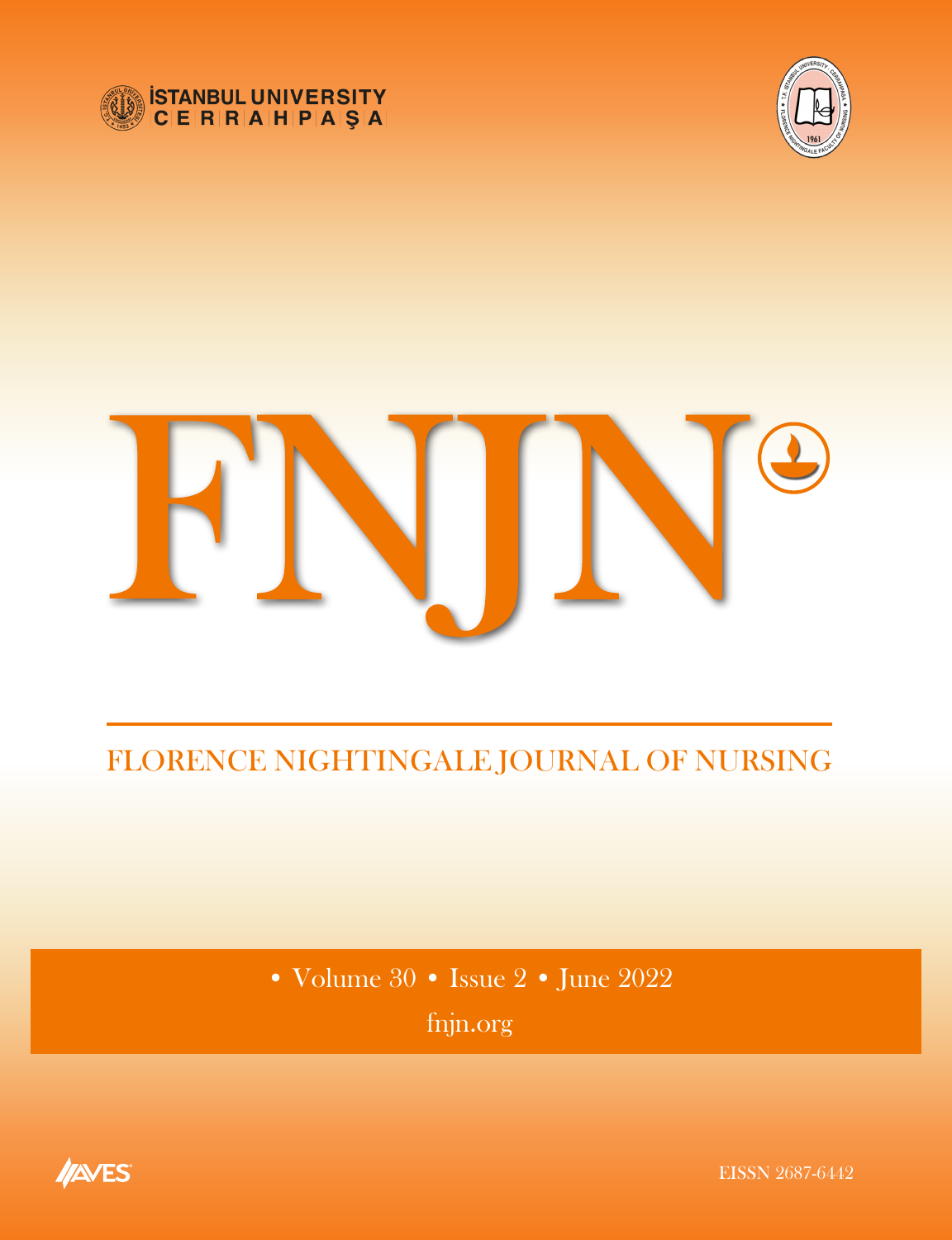# **FNIN**®

# **EDITORIAL BOARD**

#### **Editor in Chief**

**M. Nihal ESİ[N](http://orcid.org/0000-0002-5476-9419)** İstanbul University-Cerrahpaşa Florence Nightingale Faculty of Nursing, İstanbul, Turkey

### **Associate Editors**

**Funda BÜYÜKYILMAZ** İstanbul University-Cerrahpaşa Florence Nightingale Faculty of Nursing, İstanbul, Turkey

**Tuluha AYOĞLU** İstanbul University-Cerrahpaşa Florence Nightingale Faculty of Nursing, İstanbul, Turkey

### **EDITORIAL ADVISORY BOARD**

**Ülkü BAYKAL** İstanbul University-Cerrahpaşa, İstanbul, Turkey

**Gülbeyaz CAN** İstanbul University-Cerrahpaşa, İstanbul, Turkey

**Sebahat GÖZÜM** Akdeniz University, Antalya, Turkey

**Henriett Éva HIRDI** Semmelweis University, Budapest, Hungary

**Nevin HOTUN ŞAHİN** İstanbul University-Cerrahpaşa, İstanbul, Turkey

**Hülya KAYA** İstanbul University-Cerrahpaşa, İstanbul, Turkey

**Yasemin KUTLU** İstanbul University-Cerrahpaşa, İstanbul, Turkey

**Duygu GÖZE[N](https://orcid.org/0000-0001-9272-3561)** İstanbul University-Cerrahpaşa Florence Nightingale Faculty of Nursing, İstanbul, Turkey

**Jos LATOUR** University of Plymouth School of Nursing and Midwifery, Plymouth, England

### **Statistics Editor**

**Eray YURTSEVEN** İstanbul University İstanbul Faculty of Medicine, İstanbul, Turkey

**Shahla MEEDYA** University of Wollongong, Sydney, Australia

**Karen A. MONSEN** University of Minnesota, MN, USA

**Manuel Romero SALDAÑA** Universidad de Córdoba, Córdoba, Spain

**Şeyda SEREN İNTEPELER** Dokuz Eylül University, İzmir, Turkey

**Panayota SOURTZİ** National and Kapodistrian University of Athens, Athens, Greece

**Suzan YILDIZ** İstanbul University-Cerrahpaşa, İstanbul, Turkey



**Founder**  İbrahim Kara **General Manager**

Ali Şahin

**Publishing Directors** İrem Soysal Gökhan Çimen

**Editor** Gizem Kayan Tekaüt **Publications Coordinators**

Arzu Arı Deniz Kaya Bahar Albayrak Gamze Bilgen Irmak Berberoğlu Alara Ergin Hira Gizem Fidan Defne Doğan Vuslat Taş

**Web Coordinators** Sinem Fehime Koz Doğan Oruç

**Finance Coordinator** Elif Yıldız Çelik

**Contact Address:** Büyükdere Caddesi, 105/9 34394 Şişli, İstanbul, Turkey **Phone:** +90 212 217 17 00

**E-mail:** info@avesyayincilik.com **Web:** www.avesyayincilik.com

**A-I**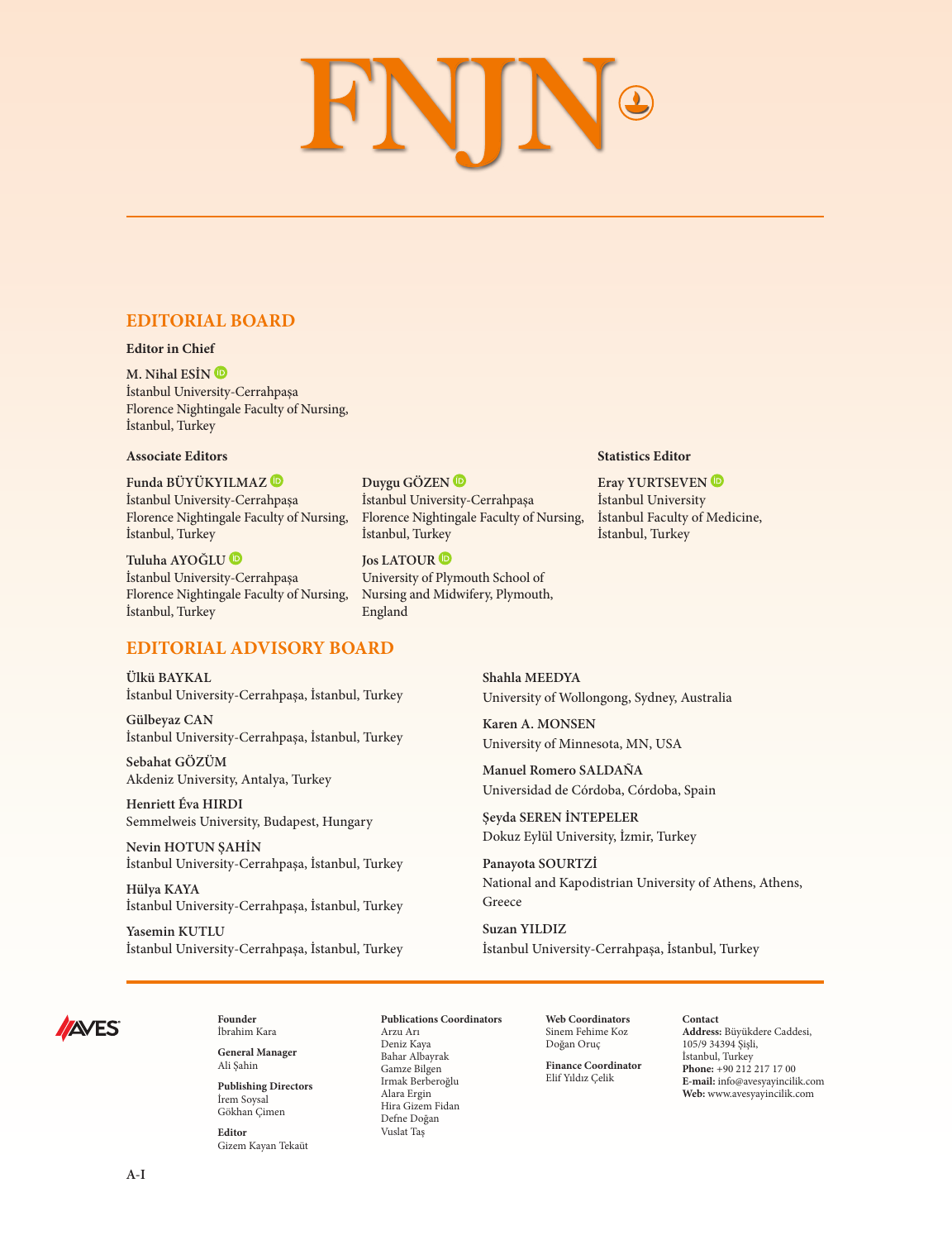# FNING

## **AIMS AND SCOPE**

Florence Nightingale Journal of Nursing is an international, scientific, open access periodical published in accordance with independent, unbiased, and double-blinded peer-review principles. The journal is the official online-only publication of İstanbul University-Cerrahpaşa Florence Nightingale Faculty of Nursing, and it is published triannually in February, June, and October. The publication language of the journal is English. However, the journal accepts both Turkish and English manuscripts. The authors of the Turkish articles are required to send English version of their article after their manuscript is accepted.

The aim of the journal is to publish original research papers of the highest scientific and clinical value in nursing research, practice, education, and management issues. Florence Nightingale Journal of Nursing also publishes reviews, rare case report and letters to the editors.

The target audience of the journal includes nurses, academicians, clinical researchers, medical/health professionals, students, nursing professionals and related professional and academic bodies and institutions.

The editorial and publication processes of the journal are shaped in accordance with the guidelines of the International Committee of Medical Journal Editors (ICMJE), World Association of Medical Editors (WAME), Council of Science Editors (CSE), Committee on Publication Ethics (COPE), European Association of Science Editors (EASE), and National Information Standards Organization (NISO). The journal is in conformity with the Principles of Transparency and Best Practice in Scholarly Publishing (doaj.org/bestpractice).

Florence Nightingale Journal of Nursing is indexed in PubMed Central, Web of Science-Emerging Sources Citation Index, DOAJ, Scopus, and TUBITAK ULAKBIM TR Index.

All expenses of the journal are covered by the İstanbul University-Cerrahpaşa. Processing and publication are free of charge with the journal. No fees are requested from the authors at any point throughout the evaluation and publication process. All manuscripts must be submitted via the online submission system, which is available at www.fnjn.org. The journal guidelines, technical information, and the required forms are available on the journal's web page.

Statements or opinions expressed in the manuscripts published in the journal reflect the views of the author(s) and not the opinions of the İstanbul University-Cerrahpaşa Florence Nightingale Faculty of Nursing, editors, editorial board, and/or publisher; the editors, editorial board, and publisher disclaim any responsibility or liability for such materials.

Florence Nightingale Journal of Nursing is an open access publication, and the journal's publication model is based on Budapest Open Access Initiative (BOAI) declaration. Journal's archive is available online, free of charge at www.fnjn.org. Authors retain the copyright of their published work in the Florence Nightingale Journal of Nursing . The journal's content is licensed under a Creative Commons Attribution-NonCommercial (CC BY-NC) 4.0 International License.

You can find the current version of the Instructions to Authors at https://fnjn.org/.

**Editor-in-Chief:** Prof. Dr. M. Nihal ESİN **Address:** İstanbul University-Cerrahpaşa, Florence Nightingale Faculty of Nursing, Abide-i Hürriyet Cad. 34381 Şişli, İstanbul - Turkey **Phone:** +90212 4400000/27006 **Fax:** +90212 2244990 **E-mail:** mnesin@istanbul.edu.tr

**Publisher:** İstanbul University-Cerrahpaşa **Address:** Üniversite Mahallesi, Bağlariçi Caddesi No: 7, İstanbul, Turkey

**Publishing Service:** AVES **Address:** Büyükdere Caddesi, 105/9 34394 Şişli, İstanbul, Turkey **Phone:** +90 212 217 17 00 **E-mail:** info@avesyayincilik.com **Web:** www.avesyayincilik.com